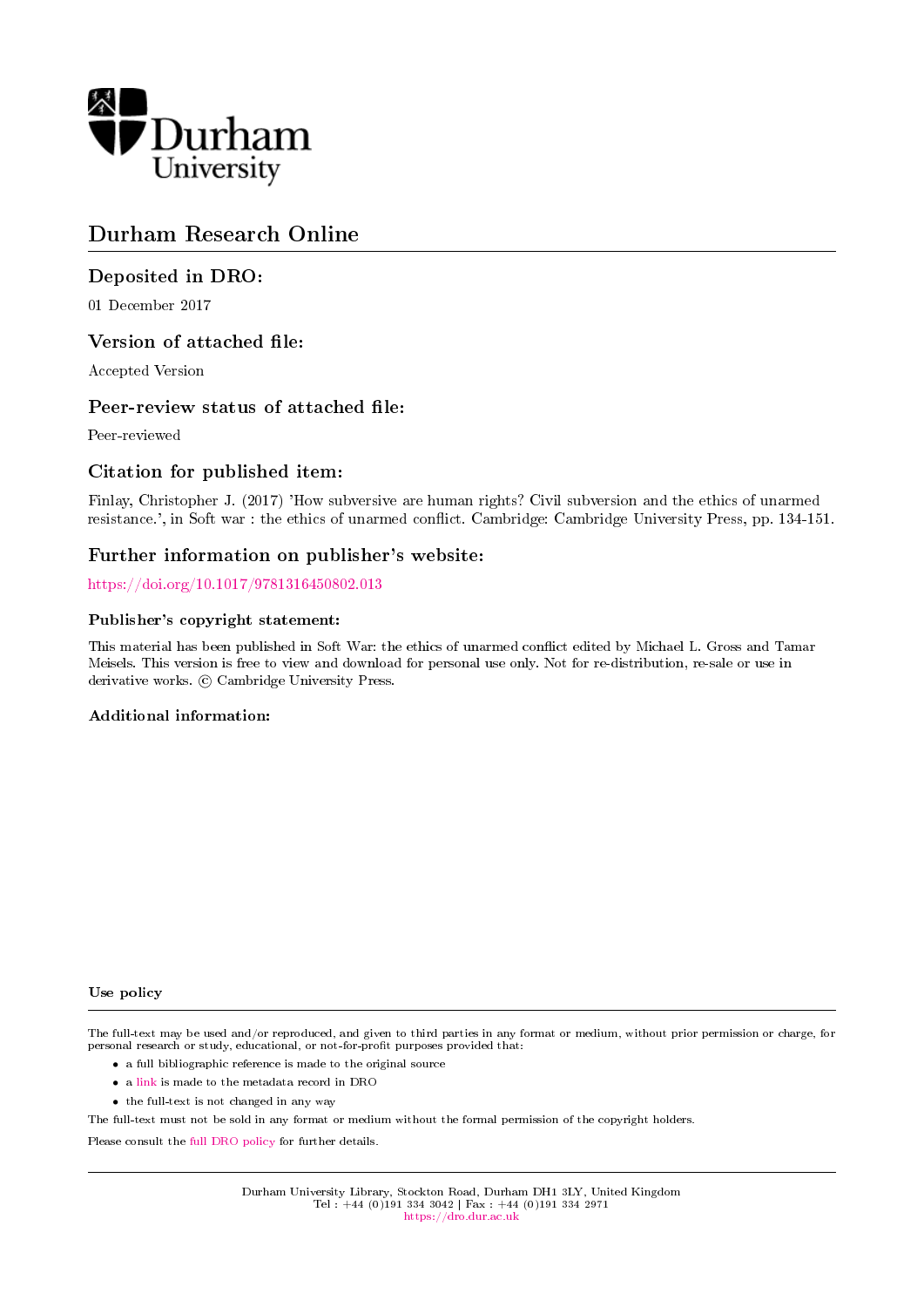From Michael Gross and Tamar Meisels (eds) *Soft War: the Ethics of Unarmed Conflict,*  New York: Cambridge University Press, forthcoming, 2017 (summer).

# **Chapter 11: How subversive are human rights? Civil Subversion and the Ethics of Unarmed Resistance**

# Christopher J. Finlay

Human rights define a set of *ends* whose special value is commonly held to mandate the coercive powers of those states that respect them and sometimes to justify remedial measures by external intervention or internal resistance against others that don't (Buchanan 2004; Doyle 2015; Finlay 2015). But in addition to specifying its ends directly*,* human rights can also legitimise political action by protecting a range of versatile civil liberties that may be employed as political *means.* In doing so, rights offer indirect protection (a *political guarantee*) for some other purposes that people might use them to pursue, purposes not inconsistent with human rights but not directly warranted by them either*.* I want to shed some light on this thought by exploring the possibility that some such rights could provide tools for a strategy to subvert the authority of a state. It is in this sense that I intend the question: how subversive are human rights? I argue that they could have considerable subversive potential if used as part of a method I will call Civil Subversion. Although it might be used to pursue other types of political objective, I will focus particularly on how Civil Subversion could exploit vulnerabilities even in legitimate states in pursuit of secessionist goals.

Civil Subversion combines three techniques: divestment from existing political institutions, the establishment of parallel institutions, and the use of the civil liberties to ensure that whereas everything the resisters do is protected by rights, many of the things the opposing state needs to do to defend against them would violate them. It thereby places the state in a predicament where the actions it might need to take for the sake of its ability to rule in the contested territory would at the same time undermine its legitimacy and thereby diminish its power. By exploiting the political-normative salience of rights in this way as a means of constraining the state and compelling it to concede ends that they don't substantively entail, this strategy may be said to involve a form of *normative coercion.* 

The potential for using human rights in this way is most clearly visible in a peculiar subset of confrontations between resisters and government that falls between the two types that receive most attention in the literature. On the one hand, analysis of the ethics of civil resistance and armed rebellion tends to focus on cases where the state fails to satisfy human rights, thus triggering a right to resist on the parts of its *opponents* (e.g. Finlay 2015). On the other, theorists of militant democracy are interested in cases where the threat to human rights is posed by illiberal opposition movements, triggering a right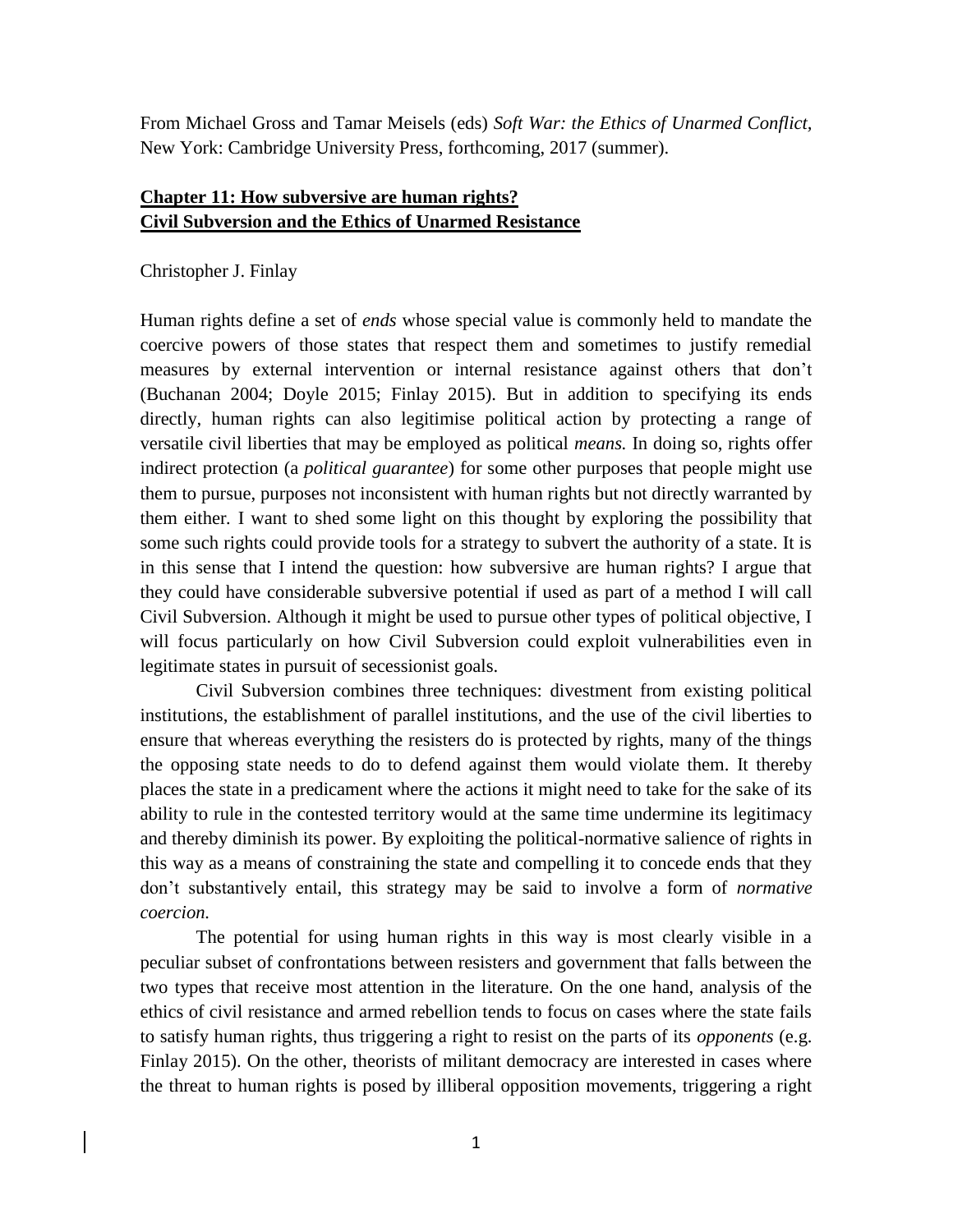to resist on the part of the democratic *state* (e.g. Macklem 2006; Kirschner 2014)*.* I am especially interested, by contrast, in intermediate cases where the prospects for human rights satisfaction are equal between (a) the secessionist state at which opponents of the state aim, (b) the original state minus the secession, and (c) the original state had there been no secession (cf. Caney 1997, 371). By focusing on these cases, it is possible to abstract away the more prominent issues triggered by human rights violations in order to reveal a feature of human rights that those issues overshadow. Clarifying this feature may in turn shed light on conceptual and tactical possibilities that could be exploited by a wider range of movements confronting regimes they have legitimate reasons to try to change.

Sections 1 and 2 outline the key features of the technique by drawing on a historical example outlined by the Irish nationalist Arthur Griffith some time before the contemporary international human rights regime was created but in a context in which the legitimacy of the state nevertheless depended on claims about civil liberties. Part 3 then analyses its normative dimensions, focusing on how they might be worked out in the context of human rights.

### **THE METHODS OF CIVIL SUBVERSION**

The methods of Civil Subversion were devised and put into action earlier in the twentieth century during the growing mobilization of secessionist nationalism in Ireland between 1904 and 1921. Later overshadowed as the proponents of armed force came to predominate after 1916, at the beginning of that period Arthur Griffith, the founder of Sinn Féin, drew on examples from Hungarian nationalist agitation in the nineteenth century to formulate a strategy built out of non-violent techniques that, he thought, could undermine the power of the British state in Ireland while simultaneously founding an alternative. His ideas offered both a significant contribution to the tactical repertoire of Irish nationalism and beyond and an early articulation of the essential components of a model for civil resistance that has since become much more popular.

A self-consciously nonviolent strategy, the 'Sinn Féin Policy,' as it became, was formulated on the one hand as an alternative to armed struggle. But it was intended equally to rival participation in constitutionally mandated parliamentary politics ('parliamentarism'). Its aim was to generate a novel form of political power that was *neither* violent *nor* constitutionally authorized but that could exert force in contemporary politics sufficient to secure nationalist goals without the moral and political compromises of its rivals.

Parliamentarism in particular, Griffith argued, demanded a fatal trade-off, selling out the cause of Irish independence properly understood for the sake of political advantages that were mostly illusory in nature. The 'evil fruits of Parliamentarism masquerading as constitutionalism,' he wrote, could be seen in a fundamental disorientation of the Irish people, compromising instead of nourishing the culture and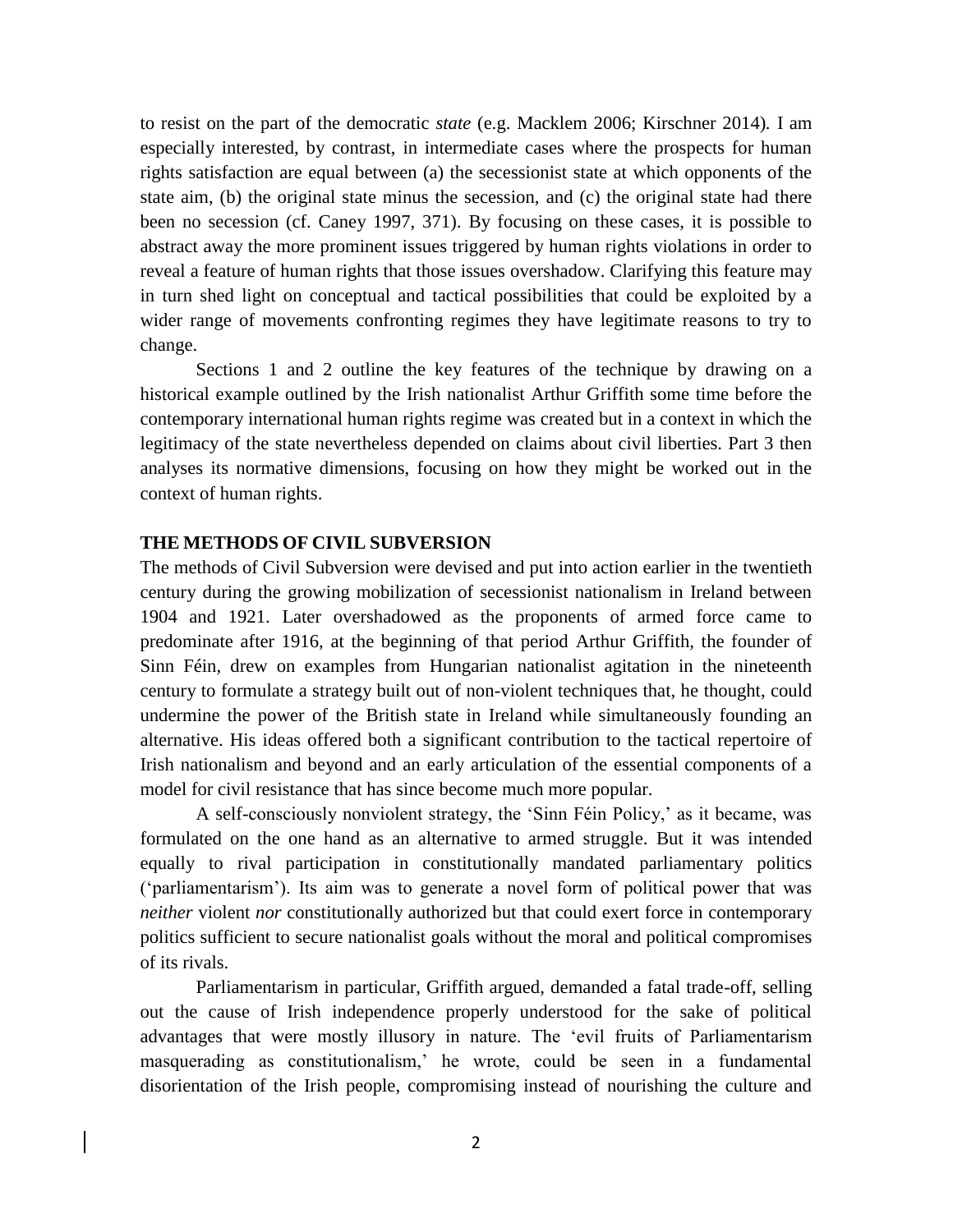institutions that it should have been the nationalists' chief objective to promote and liberate (Griffith 1918, x). His analysis has a distinctly Schmittian flavour (*avant la lettre*) as he bemoans how by situating their representatives in the British legislature, 'They grew to look upon this English party or class as a friend, and that English party or class as an enemy' and 'ceased to recognize in all English parties and classes the same England in different garments' (Griffith 1918, xi). Griffith needed a strategy that could rival the leverage promised by parliamentarism but without the trade-off.

His idea combined two moments, one negative, one positive (Townshend 2013, 83; cf Gandhi 2008, 164-84). Negatively, its central component was 'abstentionism': the Irish people and its leaders must withdraw from the institutions of English rule. They must divest active support from the political institutions at Westminster and disengage from the political machinations of British politicians and their parties. But disengagement shouldn't stop at politics in the narrow sense: Irish subjects of British rule must not take legal disputes to English courts. Nor must they send their most talented educators and administrators to work in an English education system and civil service. Their diplomats must not serve in the embassies of Britain or contribute to the maintenance of foreign relations focused on London. And in 1919, nationalists added the important tactic of boycotting the Royal Irish Constabulary (the police force before independence), aiming to 'render them harmless, and prevent them getting information,' as Constance Markievicz put it (and also, she added, 'to make them ashamed of themselves') (Townshend 2013, 84).

Positively, the Irish must build for themselves a set of rival institutions and reinvest their active support in them. They must create 'A National Civil Service' to which those currently serving the English may defect (Griffith 1918, 155-6). Only through such a rival institution could Irish administrators serve a truly Irish education policy by means of measures designed specifically to deepen Irish culture and identity. No less important, Griffith argues, 'are National Courts of Law' (156). In the nineteenth century, Hungary had 'established Arbitration Courts, which superseded the courts which Austria sought to impose upon her.' So must Ireland. At the centre of it all, Irish delegates withdrawn from Westminster must attend instead a 'de facto Irish Parliament in Dublin' (156). So far as foreign relations are concerned, instead of 'orating' to the English in London, they ought to represent the Irish case as consuls in foreign states (151). As Townshend writes, 'the counter state' was intended 'to purloin the national administration from beneath the noses of the British authorities' (Townshend 2013, 84).

Following the example of Hungarian nationalists, the 'policy [was to be one] of Passive Resistance – with occasional excursions into the domain of Active Resistance at strategic points' (Griffith 1918, 90). So far as its feasibility is concerned, Richard Davis writes that, 'In 1905 Griffith's ideas seemed to many ludicrously far-fetched' but with 'the establishment of Dail Eireann [the Irish parliament formed by separatists elected through the British general election] in 1919, it was to be a different story.' The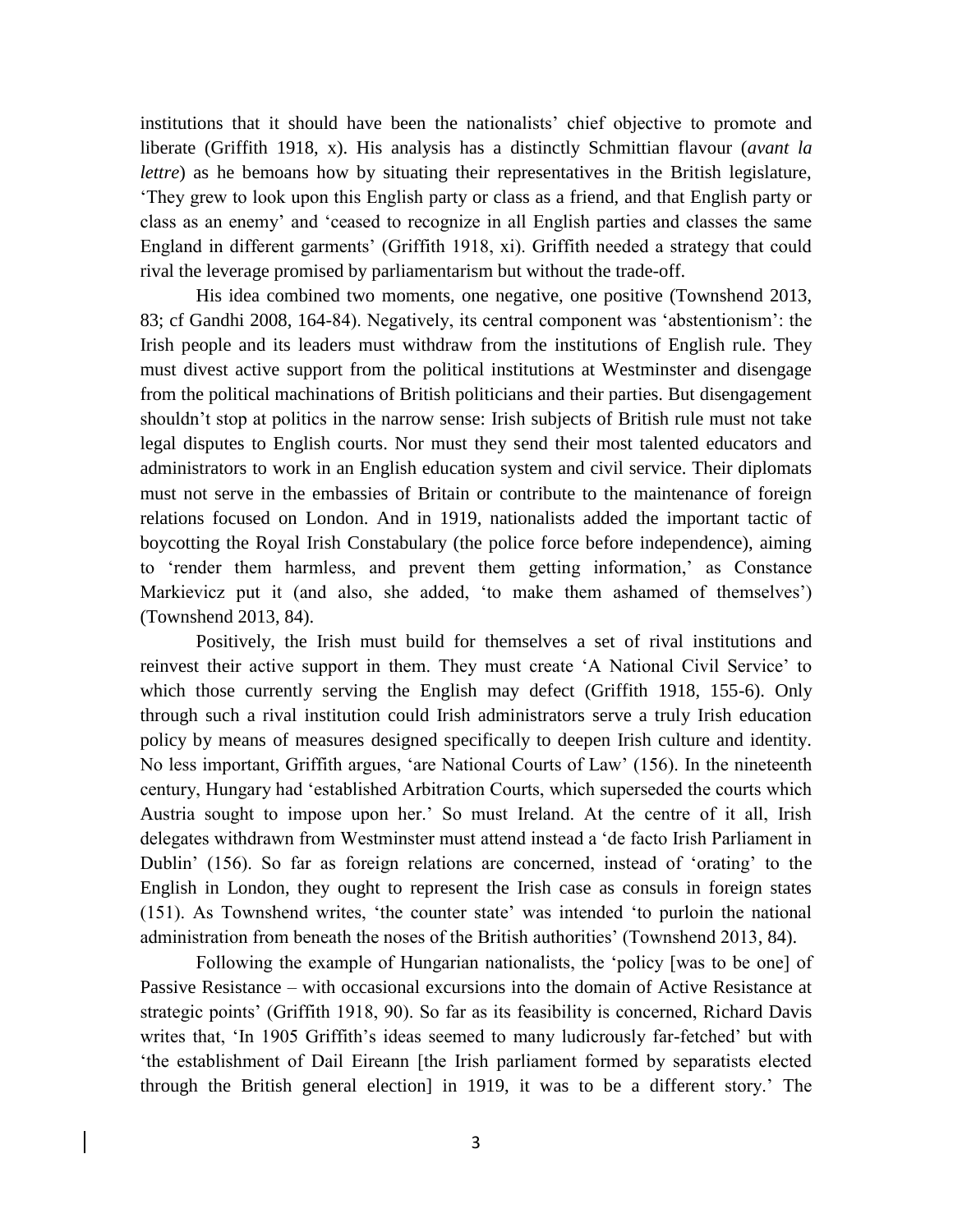necessary component of a de facto power in the form of an 'elective representation of Ireland' was achieved at that point once Sinn Féin demolished their parliamentarist opponents in the 1918 general election and then withdrew en bloc to form an independent Irish legislature (Davis 1976, 14). In fact, the Sinn Féin policy was so successful by 1920 in achieving Griffith's intermediate goals that the General Officer Commanding in Chief of British forces during the War of Independence, Sir Nevil Macready, claimed 'to have bought a copy of [Griffith's] *The Resurrection of Hungary* and ticked off, item by item, each positive action of Dail Eireann' (34; on the unpromising early years of the policy, McGarry 2010, 27-9).

The precise salience that Civil Subversion had in the Irish independence movement is hard to measure due to the growth of a parallel and in some ways complementary armed force movement from 1916 onwards. But it draws on techniques often cited as key parts of the repertoire of nonviolent resistance that have been employed with varying degrees of success in a number of important cases since the end of the Irish War of Independence in 1921 (notably in India, on which see Brown 2009; on Palestine and Kosovo, see Gross 2015, 242-4; on withdrawal of support, Sharp 67-8 and on parallel institutions,  $70$ ).<sup>1</sup> I turn now to the question of how Civil Subversion might be expected to work, exerting a peculiar kind of 'force' in pursuit of nationalist aims.

# **CIVIL SUBVERSION, POWER, AND UNARMED 'FORCE'**

 $\overline{a}$ 

The term 'Civil Subversion' captures, I think, the key features of Griffith's idea while flagging a contrast with other more famous examples of nonviolent resistance such as Martin Luther King's. On the one hand, like King's *civil* disobedience, it is scrupulously 'non-military' in its pure form and pursues 'goals [that] are "civil" in the sense of being widely shared in a society' (Roberts 2009, 2)*.* But whereas King sought to modify particular parts of the law in more or less radical ways while upholding the authority of the state as a whole, Civil Subversion attempts to negate entirely the existing source of legal authority and it may or may not seek in doing so to achieve any reform in the way the laws allocate and protect individual rights.<sup>2</sup> In order to get a clearer sense of how it might work, we need to give some attention to how the Civil Subversion strategy relates to *force* and to do this we need to start with its relationship with *power.*

For Hannah Arendt, power is not a question of domination, of 'Who? Whom?' as Lenin encapsulated it. Nor, paradigmatically, does it 'flow from the barrel of a gun' (Mao) and it isn't, therefore, a phenomenon intimately connected with the threat of violence. Rather, power arises where people act in concert, coming together and forming political relationships, identifying and committing to common political goals, and

 $1$  On the complexity of the varying relationship between civil resistance and armed force, see Roberts 2009, 13-20. Important studies that quantify the effectiveness of nonviolent resistance strategies are Chenoweth and Stephan (2011) and Bailey (2015).

 $2$  Griffith, for instance, opposed strikes for workers' rights in Dublin during 1913, which he thought threatened the unity necessary for promoting his nationalist agenda.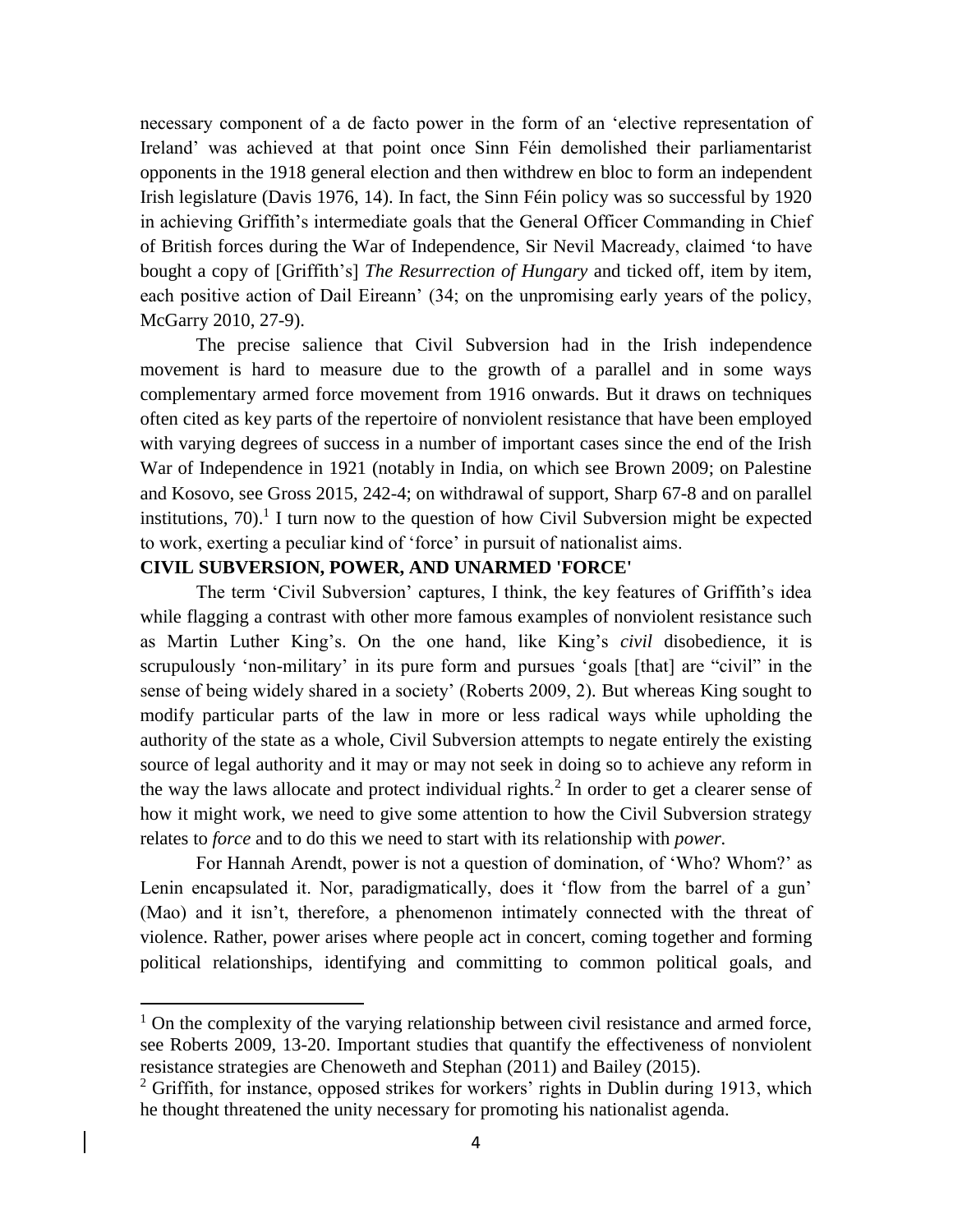'empowering' leaders. States and governments that can rely on widespread, active support in this form have what Arendt calls *power:* they are, as it were, *empowered to act* by a population that supports them collectively. By the same token, if a government or state loses this sort of legitimacy, it suffers a commensurate loss of power (Arendt 1972, 143ff; also, Sharp 2006, 8-10 *et passim*). Revolution occurs, then, where a new power emerges through the concerted action of a populace which simultaneously divests power from the established government. Civil Subversion aims to achieve precisely this sort of political transformation: just as it concentrates and deepens the commitments of a secessionist population to political, cultural and economic independence, it dissolves the sinews of power – economic, intellectual, psychological, and institutional – by which 'foreign' rule is maintained.

If a popular movement progressively shifted the balance of power in this way within the disputed territory, it would pose a critical dilemma for the regime. On the one hand, rulers could capitulate, conceding their opponents' demands. On the other, they might seek an alternative basis for ruling by supplementing their failing resources in popular support with the threat of violence, an option available only so long as the armed forces are prepared to carry out its orders. But resorting to coercion in this way poses a problem with three interrelated dimensions: First, violence is widely thought likely to prove a less reliable basis for government than power in Arendt's sense (Arendt 148-9; also Wolin 2004, 200; Sharp 2006). Second, the more use is made of violence, the more power is likely to leach away as violence itself further erodes support (Arendt 1972, 152- 5). The third is a variant of the second specific to contexts in which individuals can claim moral recognition and legal protection for civil rights (cf. Griffith 1918, 26-7 on the first two points and, on the third, 24, 92-3). If the practice of Civil Subversion is able to harness these rights, restricting its methods to those they protect, and if the legitimacy of the state depends on its commitment to civil liberties, then the state is confronted with a dilemma between [a] honouring rights at the cost of losing power and [b] challenging the opposing power at the expense of losing legitimacy. It is in creating this predicament that Civil Subversion may be said to generate a form of force: by 'force,' I mean that the secessionists succeed by structuring the alternatives available to the government in such a way as to coerce – 'force' – it into making concessions. The force is, of course, unarmed since it need involve no credible threat of violence (it is not 'kinetic' in the sense Fabre discusses (2012, chapter 3)). But Civil Subversion nevertheless mimics the coerciveness of threatening violent harm: whereas threats of violence usually take the form, 'Do this or *I* harm *you',* Civil Subversion declares, 'Do this or *you* will harm *yourself.'*

## **CIVIL SUBVERSION AND HUMAN RIGHTS**

The strategy of divestment combined with parallel institutions is likely to benefit in a very practical sense from some of the civic privileges now codified as human rights. Without at least an implicit permission to exercise them, creating the new loci of popular support that it requires would be much more difficult. But in contexts where these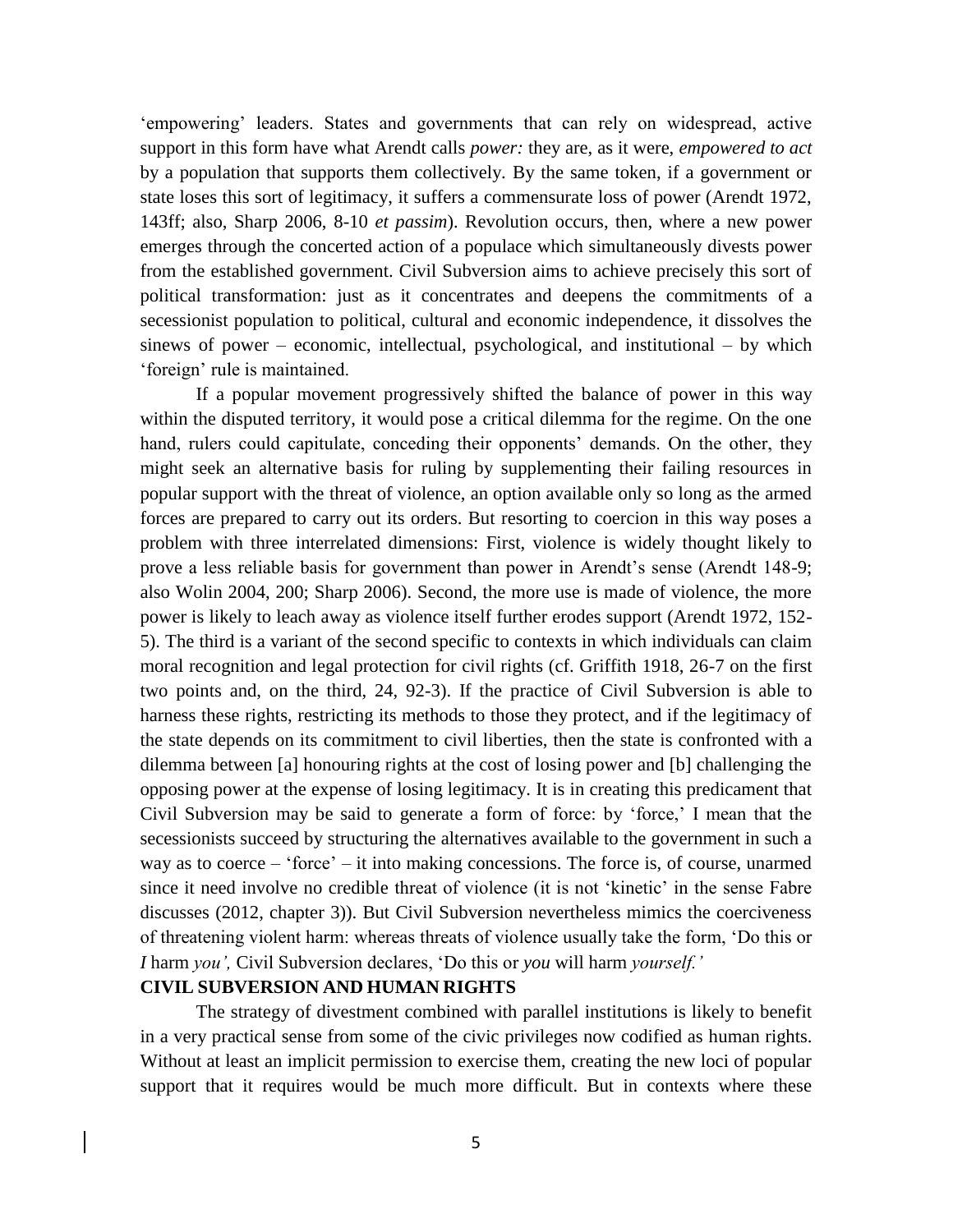privileges are explicitly protected, it contributes in a further way to the forcefulness of Civil Subversion as a strategy. Part 3 analyzes this additional component by which the strategy could exploit their status as *human rights*.

### *Human Rights as Guarantees*

First let's return to the suggestion that individual (human) rights might *guarantee*  further, collective ends, such as that of self-determination through secession. There are two ways in which they might be thought to do so. The first is *substantive,* i.e. where the ends specified by the right include or entail some further end as a corollary. The other I will call *political.* 

As regards *substantive* guarantees, Jack Donnelly, for instance, writes that 'there is substantial overlap [between collective self-determination and] well-established individual human rights':

For example, the right of a people to determine its political status and path of development can be seen as a collective expression of the right to political participation [...] Likewise, the right of a people to its natural wealth and resources can be seen as a guarantee that the material means to satisfy a wide range of rights will not be subject to continued plunder by foreign states or corporations.

Consequently, the chief demands arising from a right of self-determination are satisfied by 'respecting all other human rights and, in particular, the rights to political participation and freedom of speech, press, assembly, and association' (Donnelly 2003, 222).

On this view, then, any state honouring fully the standard set of individual rights would *ipso facto* also find itself satisfying collective projects for self-determination. In many cases, presumably, these would be realized through policy and law-making in parliaments and so on. In some instances, the policies might further realize collective self-determination through constitutional changes that permit a degree of intrastate autonomy. And conceivably, it might even be possible for one part of the population to agree with the others, through its constitutionally appointed public representatives, that it will secede, founding a breakaway state.

What isn't clear, however, is that individual political rights would mandate unilateral secession even if it was strongly desired by those seeking it, i.e. an actionable (still less, enforceable) decision to secede in the face of opposition from (political representatives of) the other human-rights-wielding citizens who would remain behind. Some theorists argue that whereas secession might be claimed unilaterally as a remedy for prior or threatened violations of *other* (human) rights or of intrastate autonomy agreements, for example, it cannot be claimed unilaterally as a *primary* right (Buchanan 2004, 331, 343, 351-9; Seymour 2007; for contrasting views, see Caney 1997; Moore 2015, 128-34, 231-4). What I want to draw attention to, however, is a second, distinct way in which individual rights could be said to *guarantee* collective ends, even (to a certain extent) such as unilateral, non-remedial secession.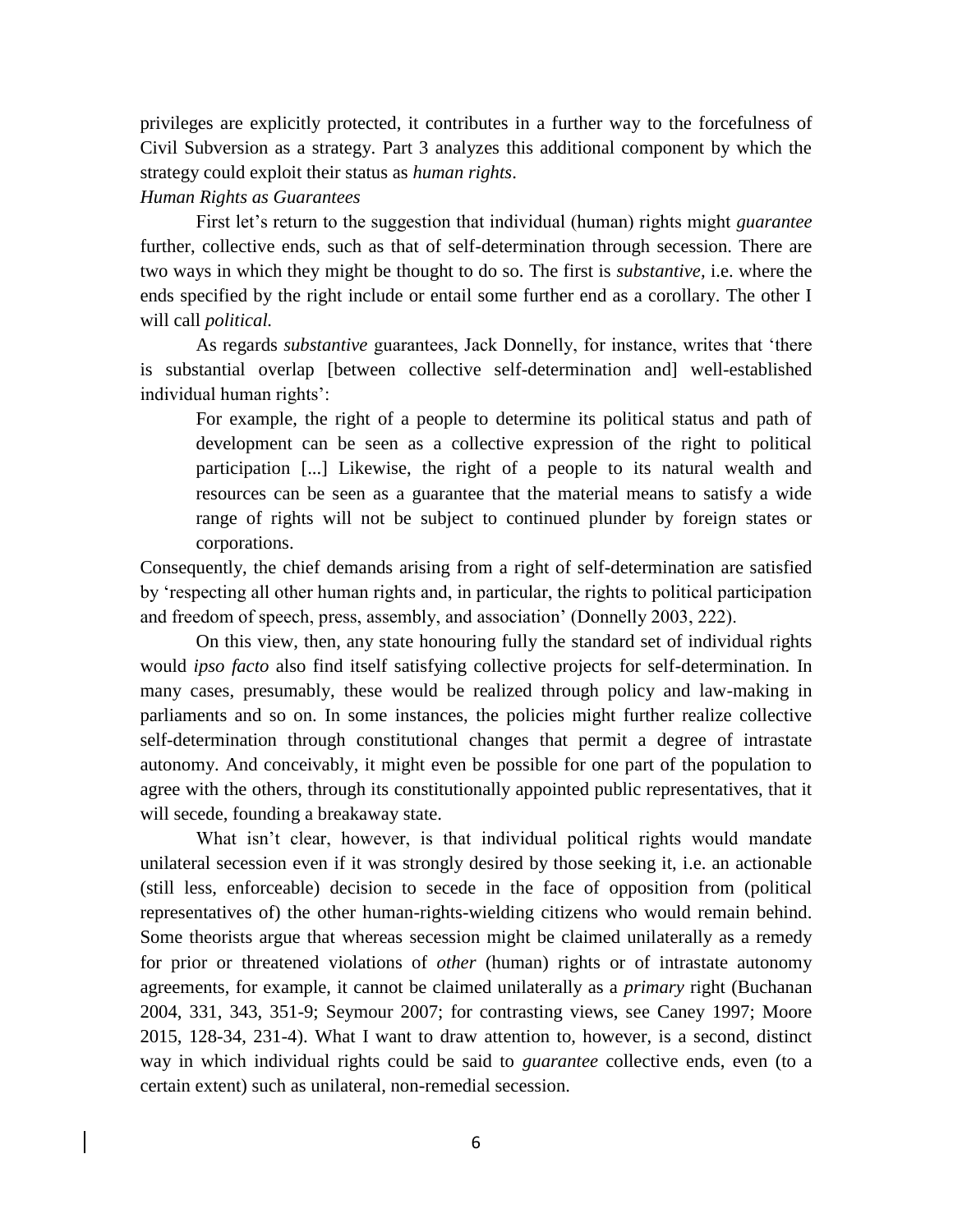Human rights can potentially offer a *political* guarantee insofar as any state honouring them might thereby be exposed to attempts by individual rights holders to force it into accepting radical changes to its boundaries or institutional arrangements. Stated formally, a *political* guarantee has the following components in its strongest (and pure) form:

A set of rights *x* may be said to *guarantee* a further end *z* when [1] *x* equips its owners with means *y*; where [2] *y* is sufficient for an attempt with a reasonable chance of success at securing *z*; and where [3] *z* is neither included in, a corollary of, nor forbidden by the scheme of rights to which *x* belongs.

In the type of case we are considering, let  $x$  be the set of civil rights guaranteed by the major human rights conventions; *z* is the ambition of various members of a particular state to break away. Component *y* is utilized in the strategy of Civil Subversion. The degree to which *x* should be thought to *guarantee z* depends, of course, on the efficacy of *y* in any particular situation, which will vary. In any case, this specifies how a legal *right*  might protect certain *means* ('forceful' in the sense indicated in section 2) which, in turn, *guarantee* further *ends* (cf. Benjamin 2004, 237)*.*

Turning to clause [3], human rights cannot be said without self-contradiction to guarantee ends that are conflict with them substantively, such as the introduction of a system of laws prejudicial to the dignity of women or minorities. A state confronted with resisters bent on such ends could cite human rights to justify necessary and proportionate measures to defend against them (on the ethical complexities of this sort of case focused on democratic rights, see Kirschner 2014). On the other hand, although it is possible that the set of rights, *x,* might guarantee *politically* a set of ends that *x* also guarantees *substantively,* the focus here is on how it might do so for ends *not* guaranteed *substantively,* thereby offering political guarantee in its 'pure' form*.* The focus is therefore on the way human rights *politically* guarantee ends that are neither directly required by human rights nor at odds with them.

Unilateral, non-remedial secession by a particular population would seem to be an end of this kind. Whereas the right to participate in a self-determining polity of *some* sort might either be a human right or a corollary of other human rights (per Donnelly's point, 2003, 222), to exercise it in a *particular* territorial-jurisdictional form arguably is not (per Buchanan 2004, chapter 8). Moreover, the metajurisdictional power-right to alter existing, otherwise legitimate constellations of populace, jurisdiction and territorial sovereignty (Stilz 2009) is neither a human right nor the logical corollary of such either. However, it is not true that pursuing such aims is necessarily prohibited by human rights either.

Permissible as they may be, a successful pursuit of these aims could challenge the form and authority of an existing legitimate state. It raises the question, by what rights (if any) might the state seek to justify such actions as may be necessary to thwart the secessionists? The answer depends partly on how we interpret the powers conceded to the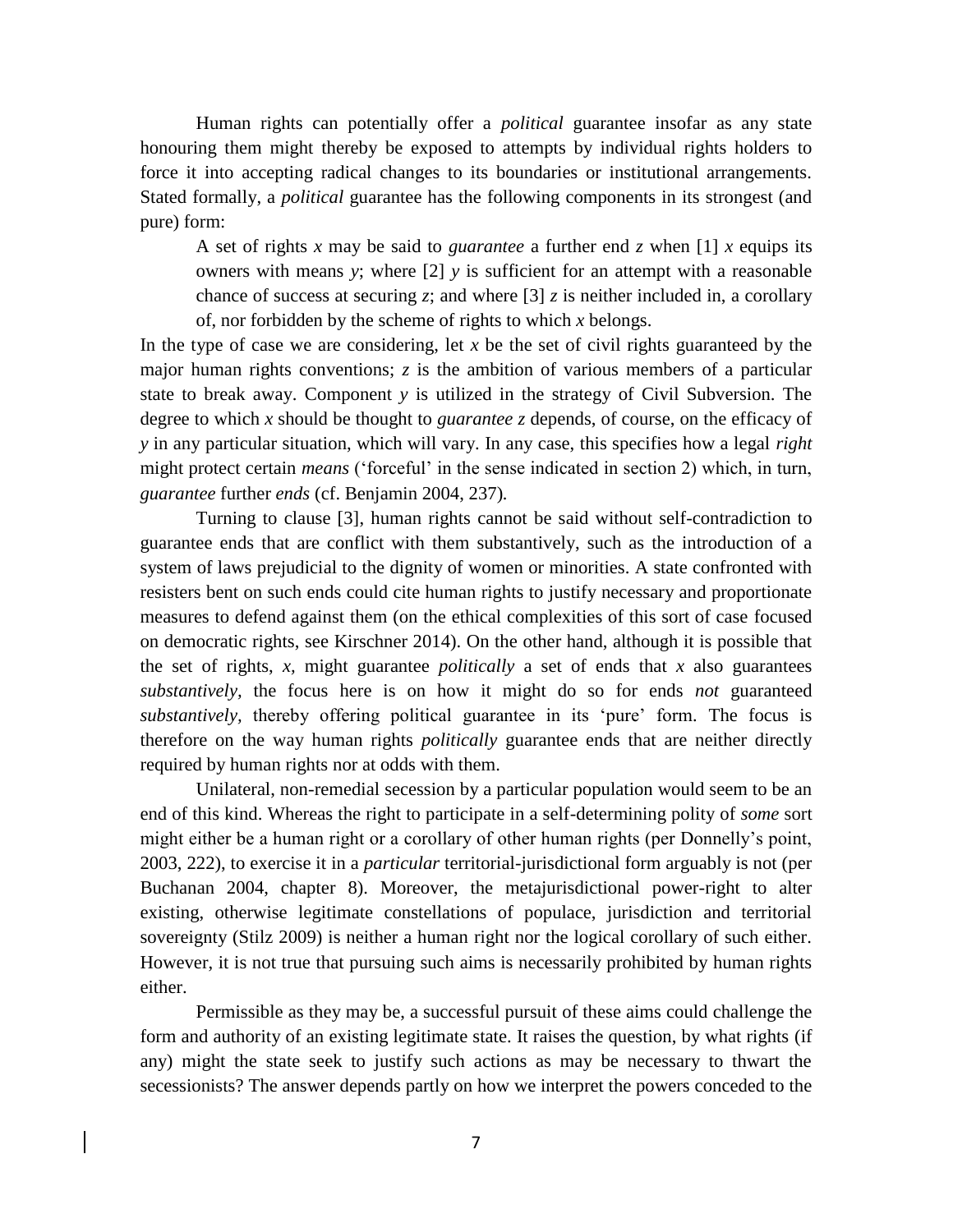state by human rights conventions to curb the exercise of some rights in the interests of 'national security' and 'public order', which I discuss in 3.3. But first, in 3.2, I ask which individual human rights specifically could be claimed as equipment for secessionists committed to a strategy of Civil Subversion.

# *Subversives Versus the State*

 $\overline{a}$ 

Since the strategies I am concerned with are based on extra-parliamentary means of resistance, we have to set aside the 'political' rights of democratic participation (e.g. UDHR, art. 21). Civil Subversion chiefly harnesses the sort of 'civil' (human) rights that are generally characteristic of liberal-democratic states (cf. Gandhi 2008, 348-9). Indeed, Griffith's contemporaries could count on being permitted to exercise a similar array of abilities in the first quarter of the twentieth century in Britain.

The key civil rights include, first of all, the right to assemble and associate. The UDHR, art. 20, for instance, states that, '(1) Everyone has the right to freedom of peaceful assembly and association' and that '(2) No one may be compelled to belong to an association.' Secondly, Civil Subversion harnesses the right to speak, write, and publish freely: UDHR, art. 19: 'Everyone has the right to freedom of opinion and expression; this right includes freedom to hold opinions without interference and to seek, receive and impart information and ideas through any media and regardless of frontiers.' Underpinning both sets of rights is the protection of rights of conscience and opinion (UDHR, art. 18). $3$  Taken together and used in a concerted way, this cluster of civil rights alongside personal freedoms of movement (UDHR, art. 13), from violence (UDHR, art. 3) and arbitrary arrest (UDHR, art. 9) provide the necessary minimum equipment that Civil Subversives would need.

Positively, rights of assembly and association would make it possible to establish a movement like Sinn Féin and protect its members' ability to meet and formulate views and plans. Moreover, further institutional arrangements arising from their discussions could also be protected, provided they didn't wrongfully infringe on the human rights of others (which would risk justifying suppression by the state). If courts of arbitration, for example, were offered as a non-compulsory alternative to de jure courts and if participants explicitly consented to abide by their judgements, then it is hard to see how they could be accused of entailing direct human rights violations. Similarly, a more ambitious move like the establishment of a rival representative political assembly could harness the rights of some (of assembly, association and speech) without directly violating those of others. Within such an assembly, then, the exercise of civil liberties would enable delegates to discuss political vision and policy.<sup>4</sup>

<sup>&</sup>lt;sup>3</sup> See especially ICCPR Arts: 18, 19, 21,  $\&$  22. The public freedoms bestowed by these rights are clearly important but so too, arguably, are privacy rights.

<sup>4</sup> For comparable claims in the Irish context, see Griffith 1918, 92: 'even under the Coercion Act,' he wrote, 'there is no violation of the law committed by 300 gentlemen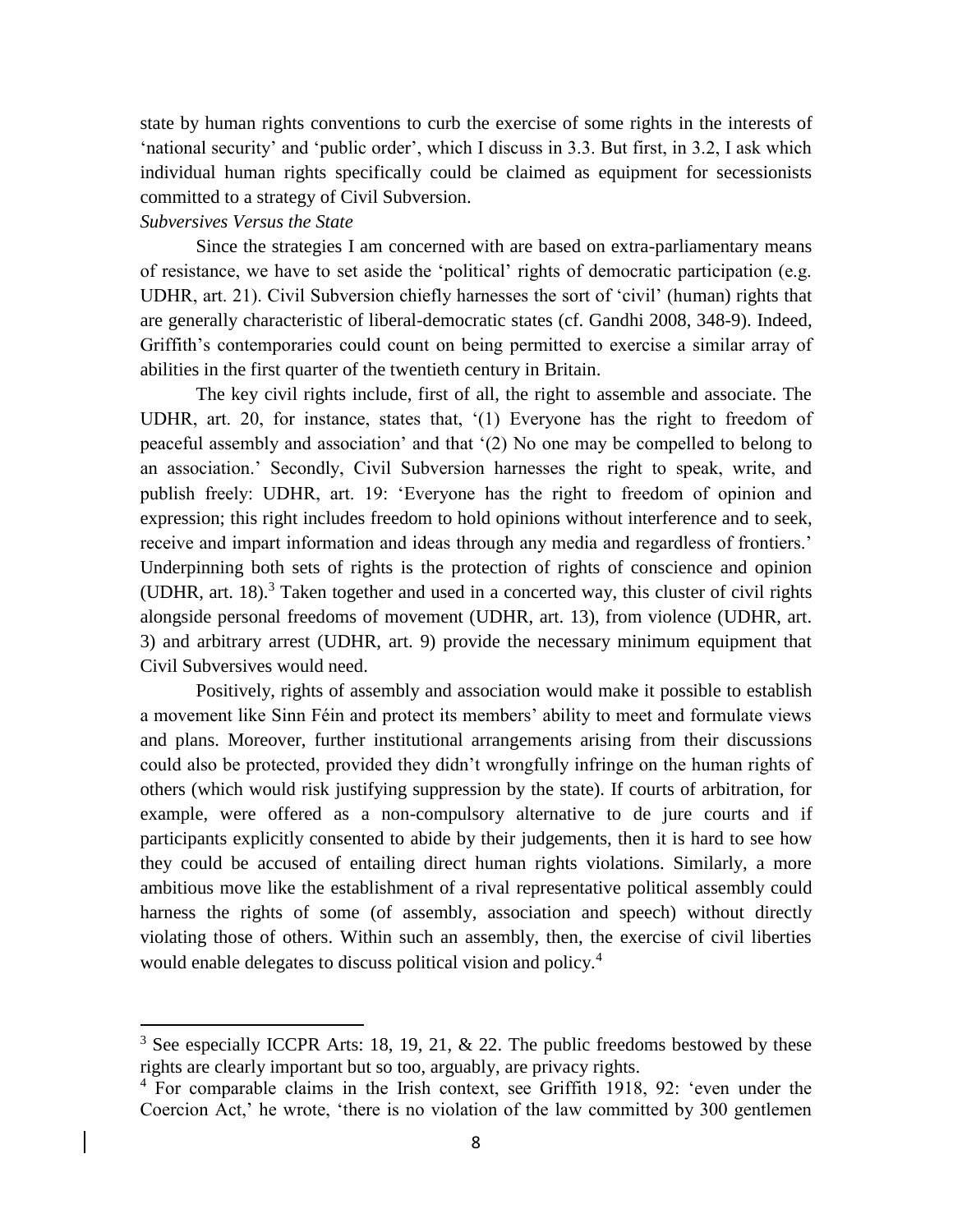Hence, human rights could provide secessionists with the positive abilities needed to arbitrate in disputes between members of its population (and even, conceivably, between them and others if the others also agree to abide by decisions of the courts), outline and define policies, and legislate for the secessionist population. But whereas a legitimate state can enforce its laws and judgements issuing from its courts coercively, it is unlikely that secessionists could do so citing human rights alone. Trying to do so would risk offering a pretext for coercive measures against the subversives by a state citing as grounds that they are private parties committing serious violations of the rights of those under the state's protection. Subversives, however, might be able to develop some enforcement capabilities based on consent. If, for instance, a private club required its members to abide by certain rules, it could stipulate and the members might agree that persistent defaulters be subject to expulsion and, as an intermediate step before cutting ties, they might also agree on financial penalties (enforceable on pain of losing membership). Secessionist subversives might follow this model, permitting them to function collectively in a manner with some resemblance to a democratic state.

So the secessionists might have considerable scope within human rights to engage in the positive aspects of a subversion strategy, but what about the negative? Negatively, the strategy of Civil Subversion involves abstention from parliament, a practice unlikely to break any enforceable human-rights-based rules. But more than this, in the Irish case it also required withdrawal from the institutions of 'foreign' rule more generally. Moves like withdrawal from the civil service might be unproblematic in a human rights perspective. Likewise, insofar as boycotting the police involves *not bringing problems to them for help,* it is less likely to be illegal than positive non-compliance with prima facie legitimate orders. On the other hand, failure to volunteer evidence concerning a serious crime might be a punishable offence (and punishment might be prima facie morally justifiable). But it is also covert, and one therefore that might go undetected. So, more passive methods are likely to avoid the kind of direct confrontation that will (appear to) permit the state to repress a secessionist opposition. By contrast, if the secessionist strategy demands more direct, *active* disobedience in the face of orders from the police or de jure courts, it is more likely to run into difficulties. There may be *moral* objections to face if their actions impose costs on innocent parties within the non-secessionist population, whether through the campaign to secede or the resulting secession, and these might give rise to political difficulties if the collateral costs in turn justify coercion of the subversives by the state.

Gandhi's policy of refusing to pay tax in the context of general civil disobedience in India throws the ethical complexity of the question of disobedience into sharp relief (Gandhi 2008, 348-9; cf. Griffith 1918 on the Hungarian policy). On the one hand,

 $\overline{a}$ 

meeting in Dublin and recommending the adoption of measures to the Irish people calculated to improve their condition...'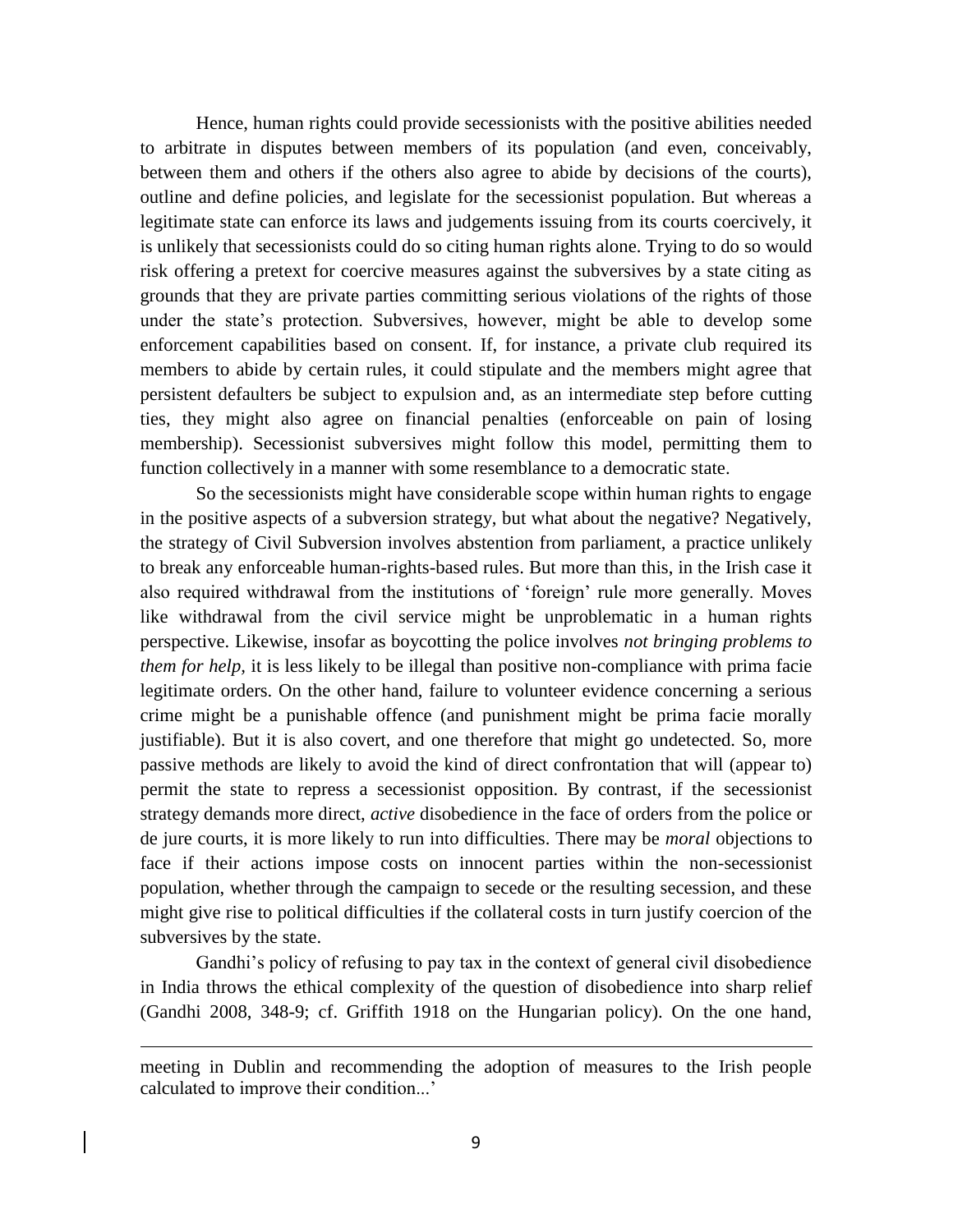insofar as the state is able to claim that an obligation to pay tax on the parts of citizens arises from a duty to support institutions necessary to satisfy human rights, it might try to justify enforcement. On the other hand, as Gene Sharp writes, the 'withdrawal of support' envisaged in Gandhi's practice of *satyagraha* was supposed to 'be in proportion to "their ability to preserve order in the social structure" without the assistance of the ruler' (Sharp 2006, 85). If Civil Subversion follows this principle and commits credibly to satisfying human rights for the secessionist population through its parallel institutions, then it brings into question the state's justification for taxing the same individuals. This is, of course, provided that the secessionists do not compromise the ability of the original state to maintain human rights protections among the residual population or violate other justicebased duties, for instance by withdrawing a much wealthier part of the state and leaving the remainder uncompensated and impoverished (cf. Moore 2015, 128-34; Caney 1997, 370-71). Where this is not the case (or where, per Moore's analysis, duties of reciprocity and distributive justice are satisfied by means of resource transfers (ibid.)) and provided just institutions are probable in both the residual and the secessionist states, secessionists might justifiably levy funds through contributions from their 'home' population in order to support their own ability to satisfy human rights requirements without providing the state with an obvious human-right-based pretext for action against them.

### *States Versus Subversives*

I am assuming that if secessionists mobilize enough people behind a strategy of Civil Subversion within a continuous territorial space, then it could effect a critical reduction in the power of the state within that zone and threaten to replace it with a new source of political authority were it not resisted by state forces of some kind. To defend against such an exigency, the state, we must then suppose, will have to use means that infringe upon the capacities that facilitate the strategy, capacities I have identified with key human rights. Whether involving armed force or not, such means will manifest themselves as a forceful curbing of the exercise of assembly and association rights and those of speech and expression along, perhaps, with some other freedoms such as those of movement. To do so without trading off legitimacy and wider support, the state will need a morally compelling justification. But in what terms can it be expressed?

One line of argument might draw on hints dropped in the major international human rights covenants. In the European Convention on Human Rights, for instance, freedom of expression is subject to potential limitations:

The exercise of these freedoms, since it carries with it duties and responsibilities, may be subject to such formalities, conditions, restrictions or penalties as are prescribed by law and are necessary in a democratic society, in the interests of national security, territorial integrity or public safety, for the prevention of disorder or crime, for the protection of health or morals, for the protection of the reputation or rights of others, for preventing the disclosure of information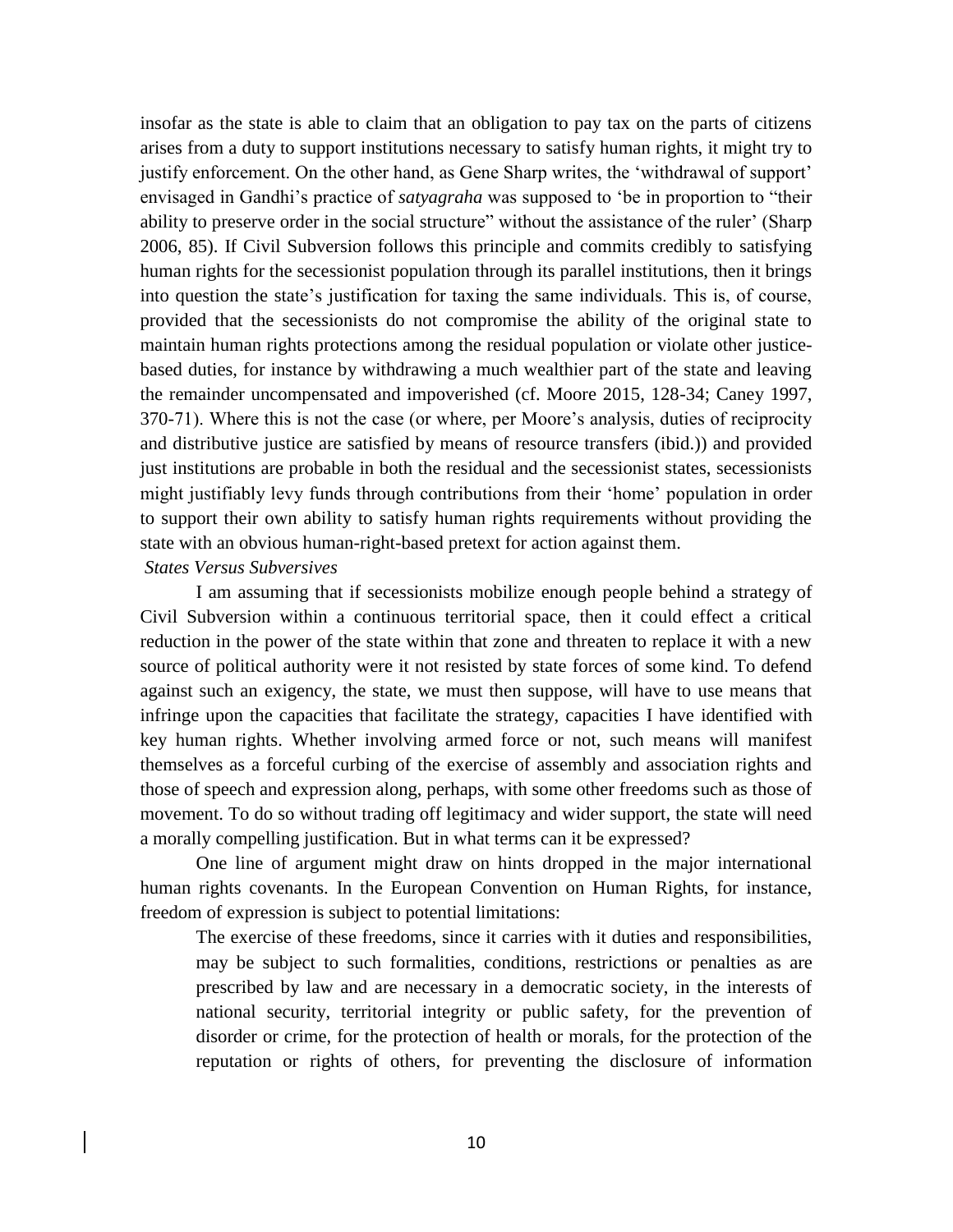received in confidence, or for maintaining the authority and impartiality of the judiciary.

Freedoms of assembly and association may also be limited by laws if 'necessary in a democratic society in the interests of national security or public safety, for the prevention of disorder or crime, [...] and for the protection of the rights and freedoms of others.' Further unspecified 'lawful restrictions on the exercise of these rights by members of the armed forces, of the police or of the administration of the State' are likewise envisaged. Moreover, article 15 permits 'derogation' from obligations defined by the ECHR '[i]n time of war or other public emergency threatening the life of the nation.' The same is indicated in ICCPR, article 4, which permits derogation from rights to free expression (art. 19, para.2), assembly (art. 21) and association (art. 22). All three may be curtailed by law insofar as doing so is necessary to 'national security' and 'public order' (arts 19, 21,  $\&$  22) 'in a democratic society' (arts 21, 22). But these hints are perhaps nothing more than that. Cited by a state that faces Civil Subversives who didn't themselves violate human rights or prejudice the prospects for human rights protection, all would beg the question of what humanly significant value is being protected.

If 'national security' and 'public order' don't mean 'human rights protection' or 'capacity for protecting human rights,' then an alternative grounding for argument is needed, in the absence of which the state would be left with a vital deficit when it comes to legitimizing actions necessary for preserving its territorial integrity. One other possibility is to argue from rights of collective self-determination. It might be claimed that laws and orders issuing from the state that fulfil its obligations vis-à-vis individual human rights (either directly or indirectly) generally mandate coercive enforcement. But among those human rights are included political rights of democratic participation and, whether considered as a collective or an individual right, self-determination. Both rights may be understood to undergird the authority of a democratic state to issue laws and orders that extend beyond human rights insofar as these reflect popular will. It might be argued on this basis that even laws that are indifferent from a human rights point of view in the abstract – that is, neither directly (substantively) entailed by them nor violating them – may realize human rights indirectly insofar as they reflect the will of a particular self-determining, democratic community. Human rights might therefore be cited as ends the protection of which justifies coercive measures necessary to enforce such laws.

The problem with such an argument, however, is that the stronger the subversive threat the secessionists pose, the weaker is the basis for any claim the state might make that it is reflects popular self-determination in its present form. The strength of the threat increases, that is, with the strength of dissent concerning the validity of the claim that the state represents a single, legitimate self-determining community. More specifically, if we cash out the respective claims by the opposing agents to express legitimate rights of selfdetermination, the state can only accurately describe its claim as representing those members of the de jure community who remain once we subtract the dissidents, whether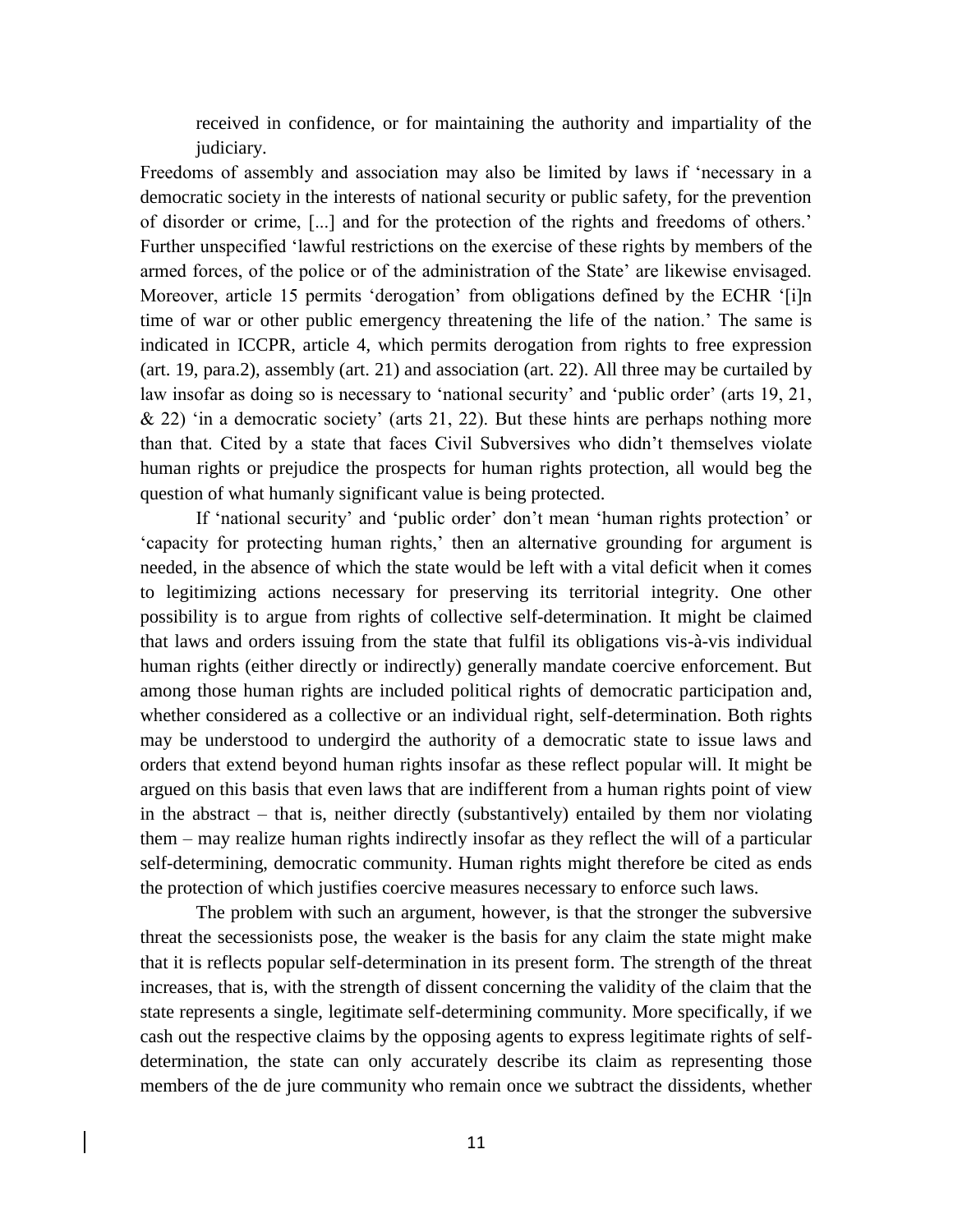we consider them as an aggregate of individual rights-holders or as a collectivity (a 'people'). And then it is hard to see why the rights of the individuals it *can* accurately claim to represent negate the dissidents' rights or can uphold a claim on their obedience or continued membership. The same problem, incidentally, would arise from arguments citing consent. Even if we supposed that states could commonly cite widespread consent as a basis for political legitimacy, the nature of Civil Subversion is such as to give the lie to the claim that consent mandates rule in the contested region and over the population asserting the secessionist claim.

Another argument to consider is that the risk that permitting one movement to effect secession through unresisted Civil Subversion could encourage other nationalist movements to imitate them. If there were enough such imitators, it might be claimed, it could give rise to widespread attempts at state-breaking and if human rights law did not permit actions necessary to prevent this, it could pose a wider danger to political order and, in turn, to human rights protection globally. This argument relies on the empirical assumptions that not only [a] are there many nationalist claims internationally that could in principle express themselves in a desire for secession but that [b] many of them could pose a real threat to their existing rulers by means of Civil Subversion and that [c] this would have disastrous effects on political stability.

Even if we granted [a] for the sake of argument, I presume that if [b] falls then so does [c]. There are two reasons to doubt [b]. First, for Civil Subversion to be effective to any extent, it requires widespread popular support and energetic mobilization, which I presume narrows the range of probable cases. The cases I am focusing on, moreover, are only those in which secession serves no remedial purposes because human rights compliance is already adequate (or optimal) in the existing state or at least no worse than is to be expected in a breakaway state. So there will be no motive to secede based on escaping human rights violations and injustices. Imitators will have to mobilize sufficient support based purely on the appeal of political independence as such and successful cases are therefore likely to be few and far between. Secondly, we are interested here only in cases where *neither* side has a human-rights-based claim against the other; where either side *does* have such a claim, then it *substantively* guarantees ends that ground a claim against its adversary. A state facing a subversive movement that aimed to reduce human rights protection could justify repressive action against attempts at subversion *directly* or *indirectly* on human rights grounds and the secessionists therefore wouldn't be able to secure the shielding that Civil Subversion aims at.<sup>5</sup> This is another reason to think that the claim a state might make of setting a dangerous precedent as grounds to justify repressing a human-rights-compliant secessionist opponent would be rather weak: not many such cases where human rights expectations are equal between opponents are likely to arise that could lay claim to such a precedent. On the other hand, we should be at least equally

 $\overline{a}$ 

 $5$  Such cases are the focus of a good deal of scholarship in recent years. See, for instance, the work on 'militant democracy' by Macklem (2006) and Kirschner (2014).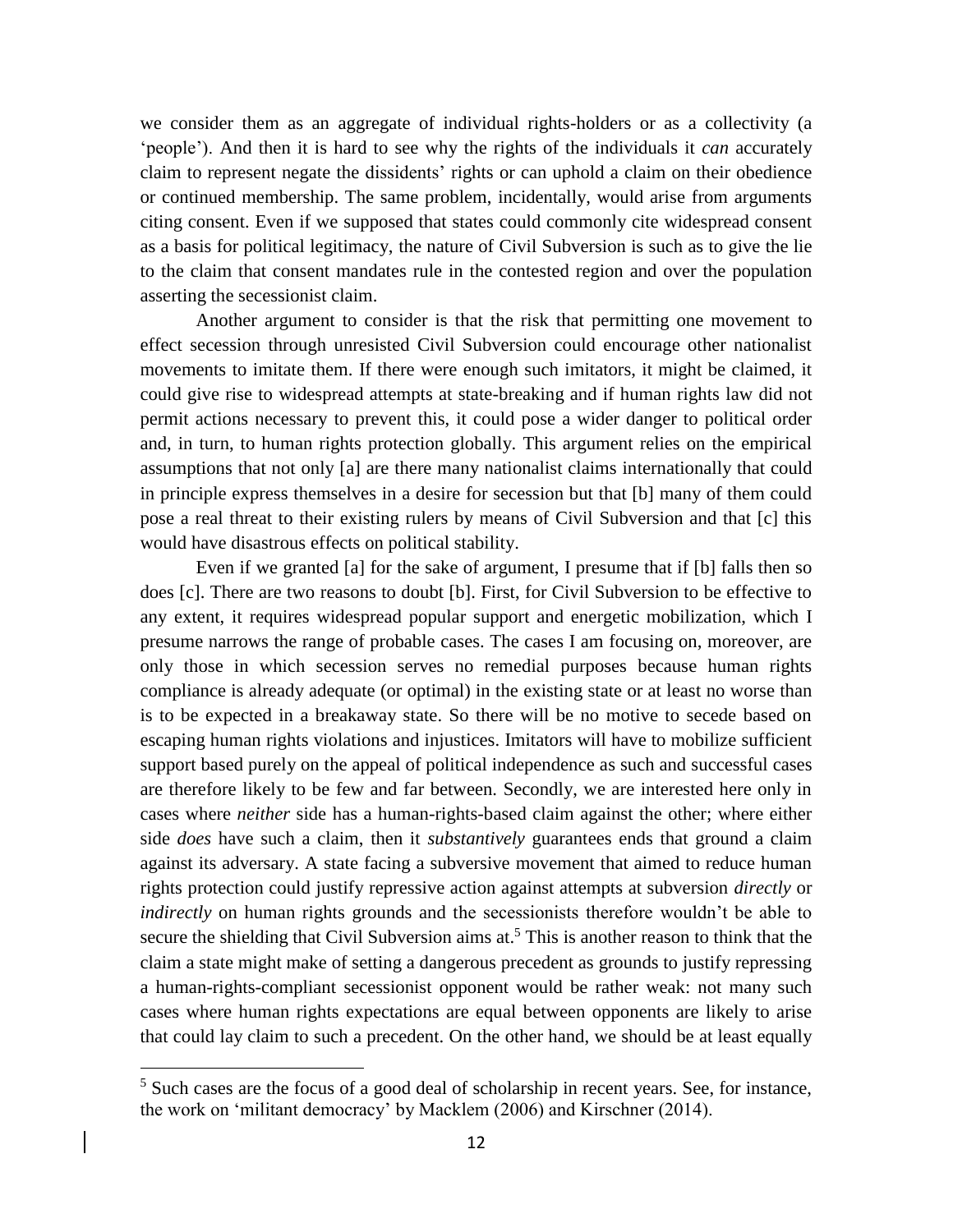worried about the example a state might set to others by forcefully suppressing a secessionist movement with strong support and a good record and prospect of human rights compliance.

If the arguments above fail, then the state might be forced as a last resort back onto an argument from territorial rights. But if the foregoing arguments have already been rendered moot, it would have to be a variant that is independent of claims about self-determination as well as individual human rights. For instance, Margaret Moore summarises (and rejects) one sort of 'property' based argument that could serve:

On a property theory of territory, when we say that state S has territorial rights in land L, what we mean is that the relationship between the state and the land is analogous to the relationship between an individual property-owner and his or her property, and encompasses rights to make decisions about the land, to exclude people from it (control over immigration), and to exploit the resources on the land for the property-owner's instrumental benefit (right to resources). The central relationship is between the state and the land: the relationship of people to both these (the state and territory) is purely contingent (Moore 2015, 16).

Other ways of trying to anchor the state's territorial claims might invoke historic ties of the residual (i.e. non-secessionist) people to the current extent of the territory as a whole, whether by invoking ancient texts, origin myths, national narratives, or merely a familiar image on the map (for the latter in Ireland, see Bowman 1989; in liberal nationalist political theory, see Miller 2007, Meisels 2009 and, as a critic, Moore 2015, 82-3). But arguments of this sort, I presume, will have relatively weak salience in a political atmosphere dominated by human rights.

### **POLITICAL CONSEQUENCES**

The strategy of Civil Subversion as I envision it attempts to instantiate a peculiarly acute variant of what Alexander Kirschner calls 'the paradox of militant democracy: the possibility that efforts to stem the challenges to self-government might themselves lead to the degradation of democratic politics' (Kirschner 2014, 2). The idea that democracies might need to adopt a militant stand in the face of hostile domestic movements arises in response to *anti-*democratic and *illiberal* movements such as those that brought down the Weimar Republic in 1933. In its pure form, however, Civil Subversion creates a similar dilemma by confronting a democratic state with forces that oppose *neither* human rights *nor* democracy, but only that state's specific territorial form and extent. As such, it confronts the general legitimacy claim a state can make on grounds of individual rights with something we might call a concrete particularity problem: whereas the state can claim legitimate authority to rule within *a* territorial unit of *some* shape*,* it cannot do so in a way that specifies its claim over the entirety of *this particular* territory (cf. Simmons 1979, 31–35; also Laudani 2013; Sitze 2013, xi).

The true potential for subversion that human rights offer is such that even a state that was *wholly* compliant with all possible human rights-based duties could conceivably